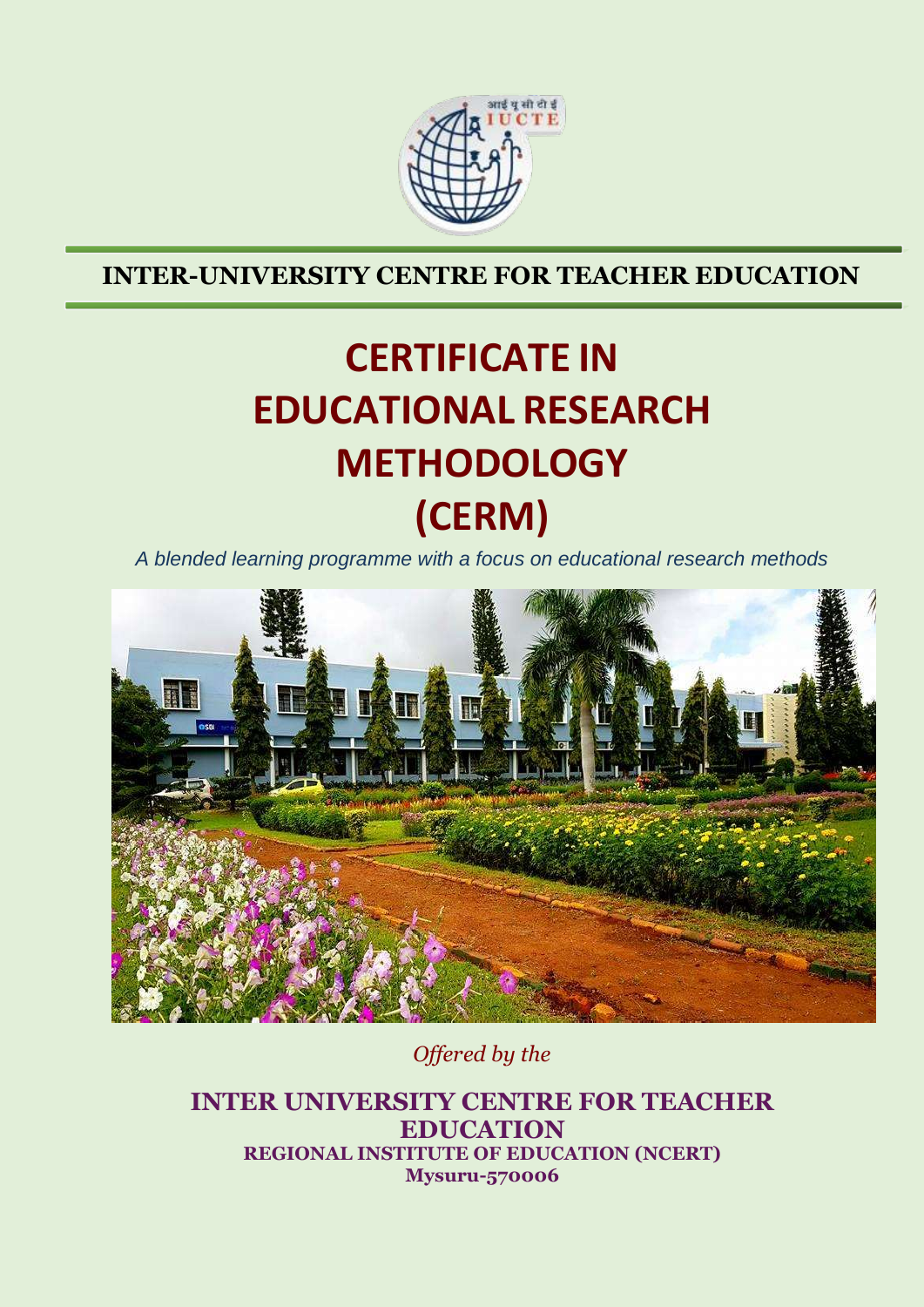#### **ABOUT THE PROGRAMME**

The Certificate in Educational Research Methodology (CERM) is a programme designed for a target group of professionals working in formal or informal, government or private systems of education having a concern and responsibility for conducting research. This 16-credit programme, organised under four modular courses and a project work, can be completed in six months. However, registration for the programme is valid for a maximum period of two years. The programme is designed as a Web-based blended learning programme, wherein the major instructional inputs are provided online on a moodle platform. There would be an online contact programme at the beginning which is mandatory.

The certificate can be pursued on a part time basis, which is of particular relevance to those who are already working in various capacities under school and teacher education.

### **THE TARGET GROUP**

This Certificate in Educational Research Methodology is meant for educational functionaries who have the responsibility to conduct research at various levels of education - primary, upper primary, secondary and senior secondary. They may also be trainers and teacher educators working at the block, district and state levels in institutions such as BRC, DIET, CTE, IASE and SIE/SCERT and Samagra Shiksha Abhiyan.

Apart from the functionaries in the government sector, this certificate programme is intended for educational researchers in the non-governmental and private institutions and agencies.

The programme also is meant for individuals who have an interest/stake in school and teacher education such as university faculty, educational consultants and those who wish to be independent researchers in the field of education.

#### **OBJECTIVES**

The objectives of the CERM are to improve the capacity of functionaries to (a) develop competencies in planning and execution of educational research*,* and (b) writing research reports, of both quantitative and qualitative nature*.* The certificate programme provides an opportunity to familiarize oneself with current methodological and theoretical understandings in the field of educational research. They will be provided with modalities necessary for conducting educational research.

#### **DURATION**

The programme is of six month duration and the current batch will commence in **November, 2020**. An online contact program of five days duration will be organised at the beginning of the programme. However, registration for the programme is valid for a maximum period of eighteen months.

### **ELIGIBILITY**

The certificate programme will have both deputed and non-deputed candidates (in-service and pre-service). The candidates aspiring to join the certificate programme should have a master's degree in any subject with exposure to research methods and/or dissertation as a component of the master's degree programme.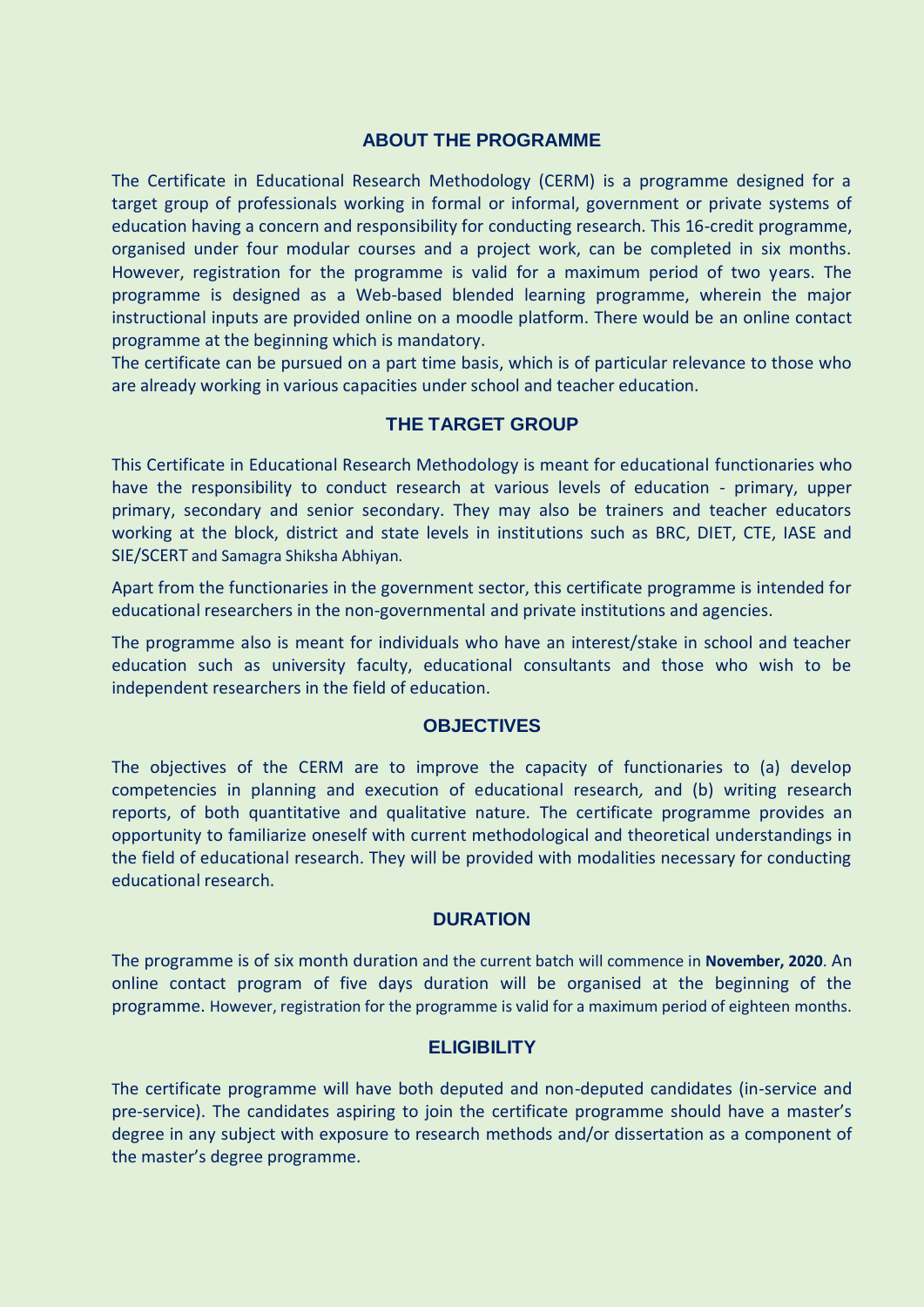## **PROGRAMME OUTLINE**

The CERM is organised under 4 modular courses and a project work. Each modular course consists of four units and thus the programme has a total of 16 units and a project work. Each module is of 3 credits and the project work has 4 credits. Thus the total number of credits for the programme is 16 credits.

| <b>COURSE</b> | <b>TITLE</b>                                           | <b>Credits</b>               |                | Assessment*                                                                                                                                                                             | <b>Transaction Schedule</b>       |
|---------------|--------------------------------------------------------|------------------------------|----------------|-----------------------------------------------------------------------------------------------------------------------------------------------------------------------------------------|-----------------------------------|
| <b>CODE</b>   |                                                        | Th                           | Pr             |                                                                                                                                                                                         |                                   |
| CERM-1        | <b>Planning for Research</b>                           | $\overline{2}$               | $\overline{1}$ | • Unit End Formative Tests,<br>Participation in online sessions<br>and discussion forum,<br>• Practicum cum Assignments<br>• Summative Tests on the<br>Modules,<br>• Term End Viva-voce | First month after<br>orientation  |
| CERM-2        | Methodology of<br>Research                             | $\overline{2}$               | $\mathbf{1}$   |                                                                                                                                                                                         | Second month after<br>orientation |
| CERM-3        | <b>Collecting and Analysing</b><br>Data                | $\overline{2}$               | 1              |                                                                                                                                                                                         | Third month after<br>orientation  |
| CERM-4        | <b>Proposal and Report</b><br><b>Writing</b>           | $\overline{2}$               | 1              |                                                                                                                                                                                         | Fourth month after<br>orientation |
| CERM-5        | Project work on<br><b>Preparing Research</b><br>Report | $\qquad \qquad \blacksquare$ | 4              | • Assessment of the research<br>report<br>• Viva-voce                                                                                                                                   | Sixth month after<br>orientation  |
|               |                                                        | 8                            | 8              |                                                                                                                                                                                         |                                   |

#### **PANORAMA OF MODULAR COURSES, CREDITS AND TRANSACTION SCHEDULE**

▪ Announcement of result will be on a 10 point grading system as recommended by the UGC

## **AWARD OF THE CERTIFICATE**

Certificate shall be awarded at the end of the programme to those students who have fulfilled all conditions and requirements.

Award of grades and grade points shall be done in the following manner.

| <b>Letter Grade</b>      | <b>Grade Point</b> |  |
|--------------------------|--------------------|--|
| O (Outstanding)          | 10                 |  |
| A+(Excellent)            | 9                  |  |
| A (Very Good)            | 8                  |  |
| B+(Good)                 | 7                  |  |
| <b>B</b> (Above Average) | 6                  |  |
| C (Average)              | 5                  |  |
| P (Pass)                 | 4                  |  |
| $F$ (Fail)               | O                  |  |
| Ab (Absent)              |                    |  |

A candidate obtaining grade 'F' shall be considered failed and will be required to reappear in that course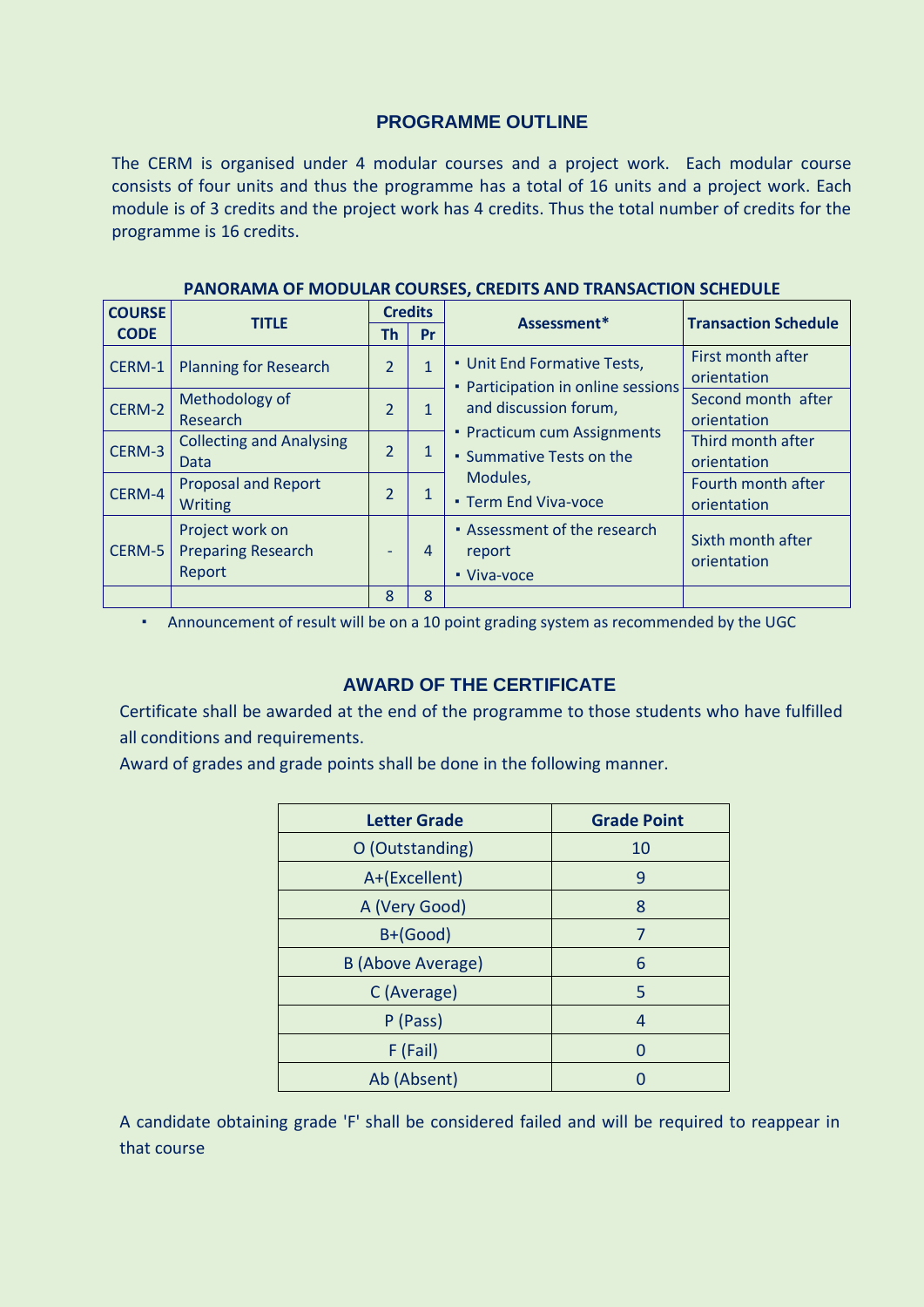## **SYLLABUS OF THEORY AND PRACTICUM**

#### **CERM-1: PLANNING FOR RESEARCH**

#### **Unit 1: Introduction to Research: Nature and Types**

Sources of knowledge: experience, deductive reasoning, inductive reasoning; What is the nature of educational research: empiricism, systematic process of research, the validity of educational research, the reliability of educational research; Classification of educational research: basic research, applied research, action research; Quantitative research methods: descriptive survey research, correlational research, causal-comparative research, experimental research; Qualitative research methods; when to use qualitative methods; Steps and elements of research: planning elements in each step of planning, execution- elements in each step of execution: instrumentation, sampling, coding, spread sheets preparation, data entry, data screening, data analysis, reporting- elements in each step of reporting, scheme of chapters, theoretical framework, research gaps and theoretical confusions, methodology, results, argumentation (discussion), conclusions, implications.

#### **Unit 2: Identification of a Research Problem**

What is a research problem, Identification of Research Problem, Things to note while selecting a research problem/topic: Practicability, Competencies, Usefulness, Theoretical framework, Research gap; Sources of research problems: Experience, Theory, Previous Research; Generating Empirically Testable Research Questions, Formulation of a Research Problem, Writing the title of your research, Evaluation of research problem: Contribution to the body of knowledge in education, Scope for further research, Researchability, Novelty, Suitability to particular researcher.

#### **Unit 3: Review of Related Literature**

What is literature review?, Reasons for doing literature review, Review of literature as an end in itself, Types of literature reviews: Narrative literature review, Systematic literature review; Learning to identify relevant studies for systematic review, Where to find the research literature, Noting down the bibliographic information , Synthesis of literature identified for review: Narrative synthesis, The quantitative synthesis (meta-analytical synthesis); Writing the review: Introduction, Main body, Conclusion; Relationship between review of related literature, research questions and hypotheses.

#### **Unit 4: Variables and Formulation of Hypotheses**

Nature of Variables, Demographic Variables, Types of Variables: Independent and Dependent Variables; Extraneous Variables; Relationship among Variables, Correlation does not imply causation, Variables and theoretical framework of the study, What is a hypothesis, The characteristics of a hypothesis: Prediction, Testable; Incorrect hypotheses; A research question is not a hypothesis; Forms of Hypotheses: the null hypothesis, the non-directional hypothesis, the directional hypothesis; How do researchers come up with a hypothesis, Operationizing the hypothesis, Hypothesis Formation in Qualitative Research.

#### **PRACTICUM – 1 and ASSIGNMENT**

1) Select a topic of research that you would work on further in this certificate programme and write the following after library work.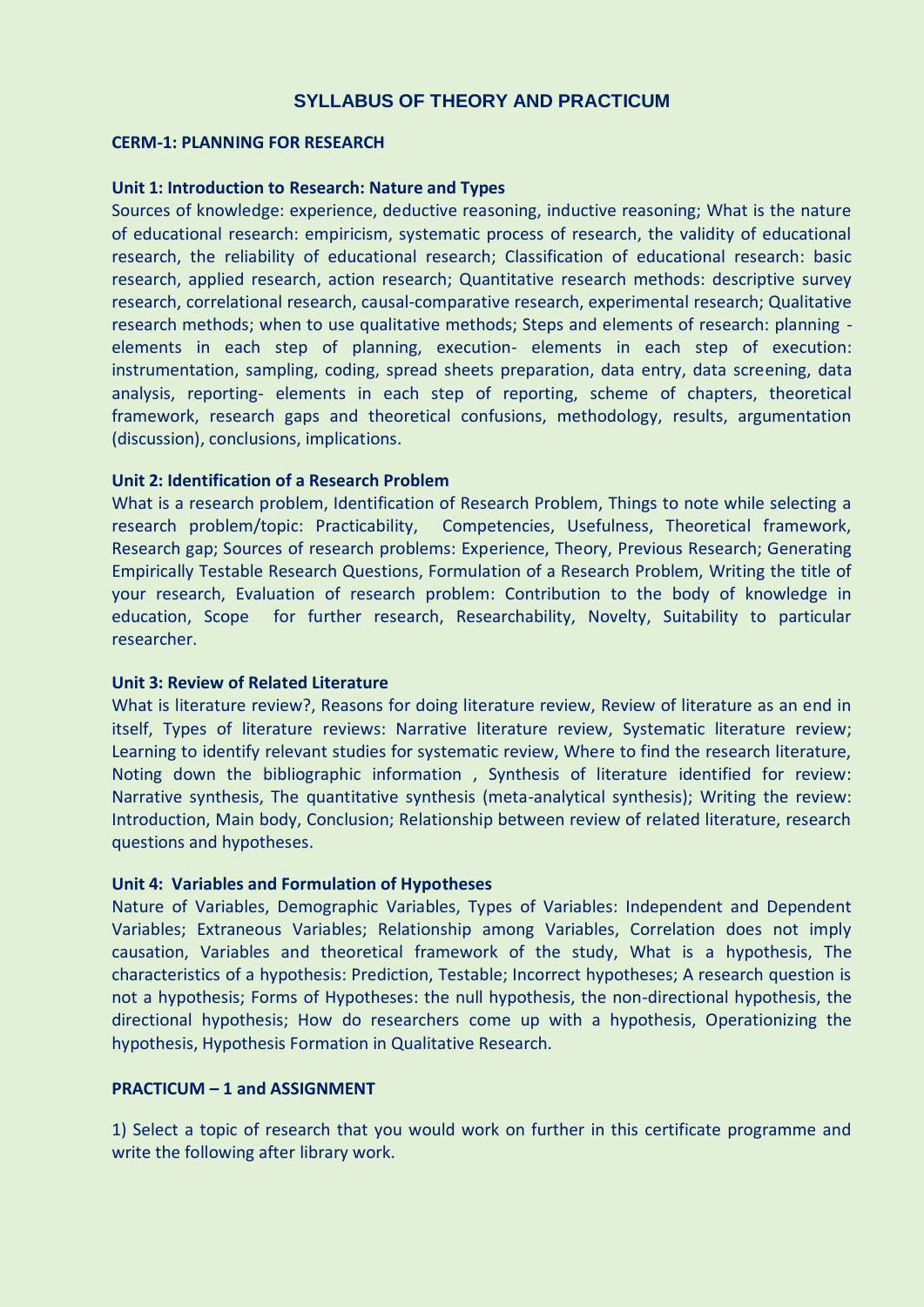a) Detailed Analysis of the problem being studied and the rationale for undertaking the study

- b) The theoretical/conceptual/empirical basis of the study
- c) Variables and their operational definition

#### 2) On the topic detailed in practicum 1,

- a) Write a review of related literature
- b) Write the objectives/research questions
- c) Write the hypothesis, if any
- d) Method of research proposed (quantitative/qualitative and descriptive/experimental etc.

**ASSESSMENT:** Weightage of this module in the overall programme is 20 percent

| <b>Items of Assessment</b>                      | <b>Weightage</b> |
|-------------------------------------------------|------------------|
| <b>Unit End Formative Tests</b>                 | 20               |
| Participation in on-line classes and discussion | 10               |
| <b>Module End Practicum and Assignments</b>     | 20               |
| <b>Module End Summative Test</b>                | 30               |
| <b>Term End Viva-voce</b>                       | 10               |

### **CERM-2: METHODOLOGY OF RESEARCH**

#### **Unit 5: Methods of Research**

What is the difference between Research Design and Research Method?; The Survey Method: Sample Surveys - *Longitudinal Survey and* cross-sectional survey; *Comparing Longitudinal and Cross-sectional Surveys*; Use of Questionnaire in a Survey; Use of Interview in a Survey. The Experimental Method: Characteristics of Experimental Research; *The Single‐group Design*, *Parallel or Equivalent-Group Design, Rotation‐Group Design, Factorial Designs;* Treatment of Extraneous Variables*: Equalization, Counterbalancing,* and *Randomization.* Correlational Research Method. Mixed Methods Research

#### **Unit 6: Sampling**

Main Concepts in Sampling: sampling, population, target population, accessible population, sampling frame; Need for sampling, Steps involved in sampling, Sampling methods, Types of sampling: Probability sampling, Non-probability sampling; Types of probability sampling: Simple Random Sampling, Systematic Sampling- Steps involved in systematic sampling, Stratified sampling- Steps in Stratified sampling; Cluster sampling, Types of Non-Probability Sampling: Convenience sampling, Purposive sampling, Quota sampling: Steps in quota sampling, Snowball sampling, Sample size, Sampling Error, Sampling in qualitative research.

#### **Unit 7: Tools and Techniques of Research**

Techniques and Tools of Data Collection: Interview- Tool, Preparation, Questionnaire: Types of Questions- Closed-ended question: Dichotomous questions, Multiple -choice questions, Scaled or rating questions, Open-ended question; Development & Administration; Check List, Rating Scale: Types of Rating Scales- Numerical Rating Scale, Graphic Rating Scale, Descriptive Graphic Rating Scale; Guidelines for Developing Good Rating Scales, Online Tools; Observation; Focus Group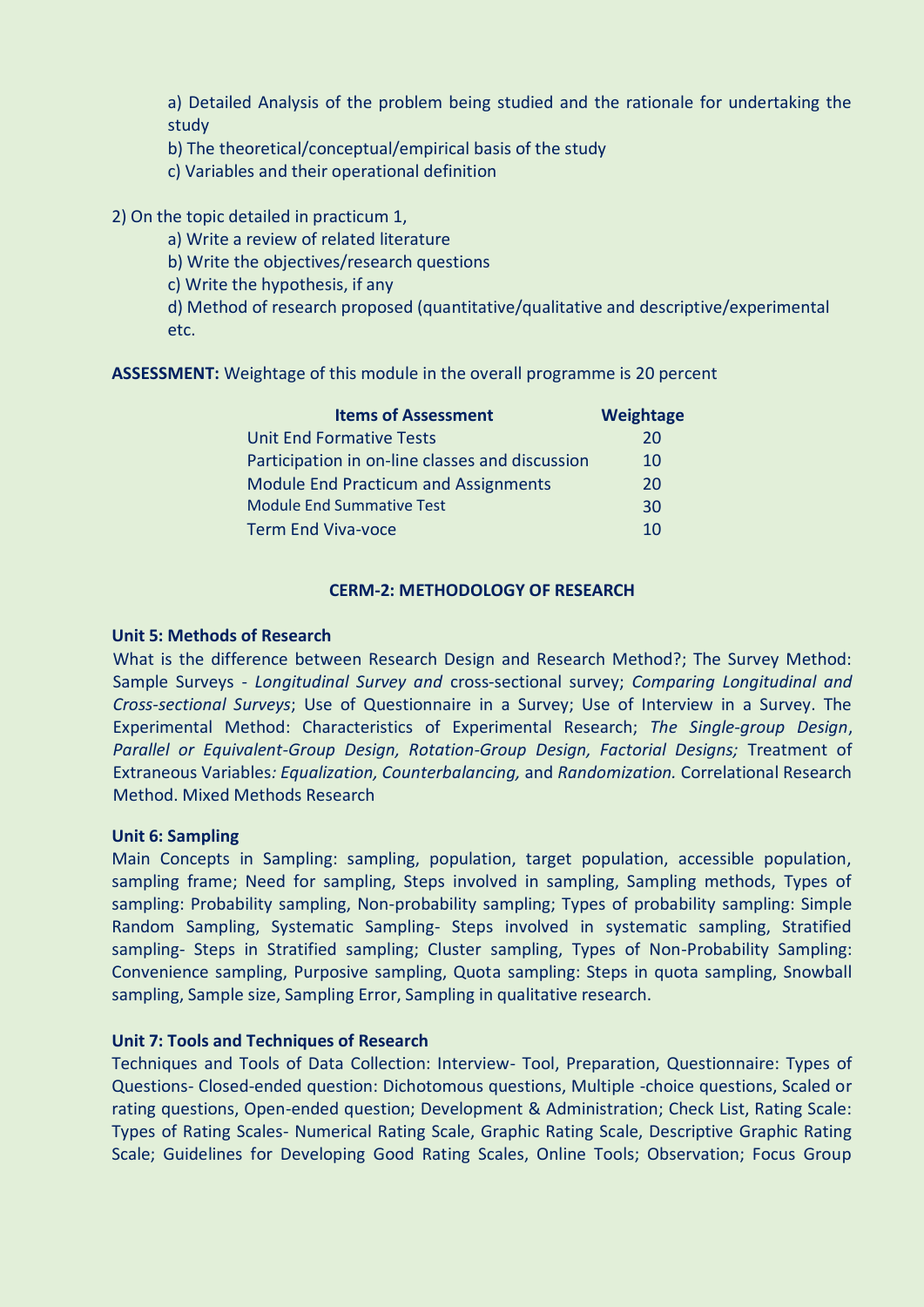Discussion (FGD): Preparation, Identification, Facilitation, Summarization, Document Analysis, Testing, Summing Up, Tool Selection.

#### **Unit 8: Scales of Measurement and Basics of Statistics**

Classification of variables, Scales of measurement: Nominal scale, Ordinal scale, Interval scale, Ratio scale; Implications of scales of measurement for analysis and interpretation, Introduction to basic statistical ideas, Statistical concepts to summarise data: Frequency, Further Analysis of frequencies; Graphical representation of frequencies/percentages; Central Tendency: Mean, Median; Variability in the data: Standard deviation, Quartile deviation, Quartiles; Graphical representation of mean.

### **PRACTICUM - 2 and ASSIGNMENT**

On the topic selected by you in module 1, write the methodological details consisting of the following:

- a) Population, Sample, Sampling procedure and Sample Size
- b) Decide the Tools to be used in the study and their nature (both selected and developed
- by the researcher) and develop/select the tools
- c) Delimitation of the study

**ASSESSMENT:** Weightage of this module in the overall programme is 20 percent

| <b>Items of Assessment</b>                  | Weightage |
|---------------------------------------------|-----------|
| <b>Unit End Formative Tests</b>             | 20        |
| Participation in online classes discussion  | 10        |
| <b>Module End Practicum and Assignments</b> | 20        |
| <b>Module End Summative Test</b>            | 30        |
| <b>Term End Viva-voce</b>                   | 20        |

#### **CERM-3: COLLECTING AND ANALYSING DATA**

#### **Unit 9: Managing Data Collection**

Knowing the Data we seek, Accessing Data, Organising the data for analyses: Preparation of the Database, Preparing the Database for Statistical Analyses, Preparation to generate inputs for presenting results, Automating Data Entry; Quality and Integrity of Data, Protecting the Respondent.

#### **Unit 10: Analysis of Quantitative Data: Parametric**

Difference between parametric statistics and non-parametric statistics; t-test or independent samples t-test; analysis of variance (ANOVA); two way ANOVA; analysis of co-variance (ANCOVA); Difference between correlation and association; assumptions underlying partial correlation; Multiple correlation; Assumptions underlying multiple correlation; Regression analysis, Assumptions of linear regression analysis; Regression equation.

#### **Unit 11: Analysis of Quantitative Data: Non-Parametric**

Assumptions of chi-square test; Use of chi-square goodness of fit test; Mann Whitney U-test: introduction, assumptions of Mann- Whitney U-test; Kruskal-Wallis One Way Analysis of Variance by Ranks - introduction, assumptions.

#### **Unit 12: Qualitative Data Coding, Authenticity and Analysis**

Nature of Qualitative Data, Coding and Categorization of Qualitative Data: Attribute coding, Descriptive coding, Pattern coding; Authenticity, Iteration, Standards, Triangulation, Checking interpretation through Member Checks, Memoing, Holding Case Analysis Meetings, Weighting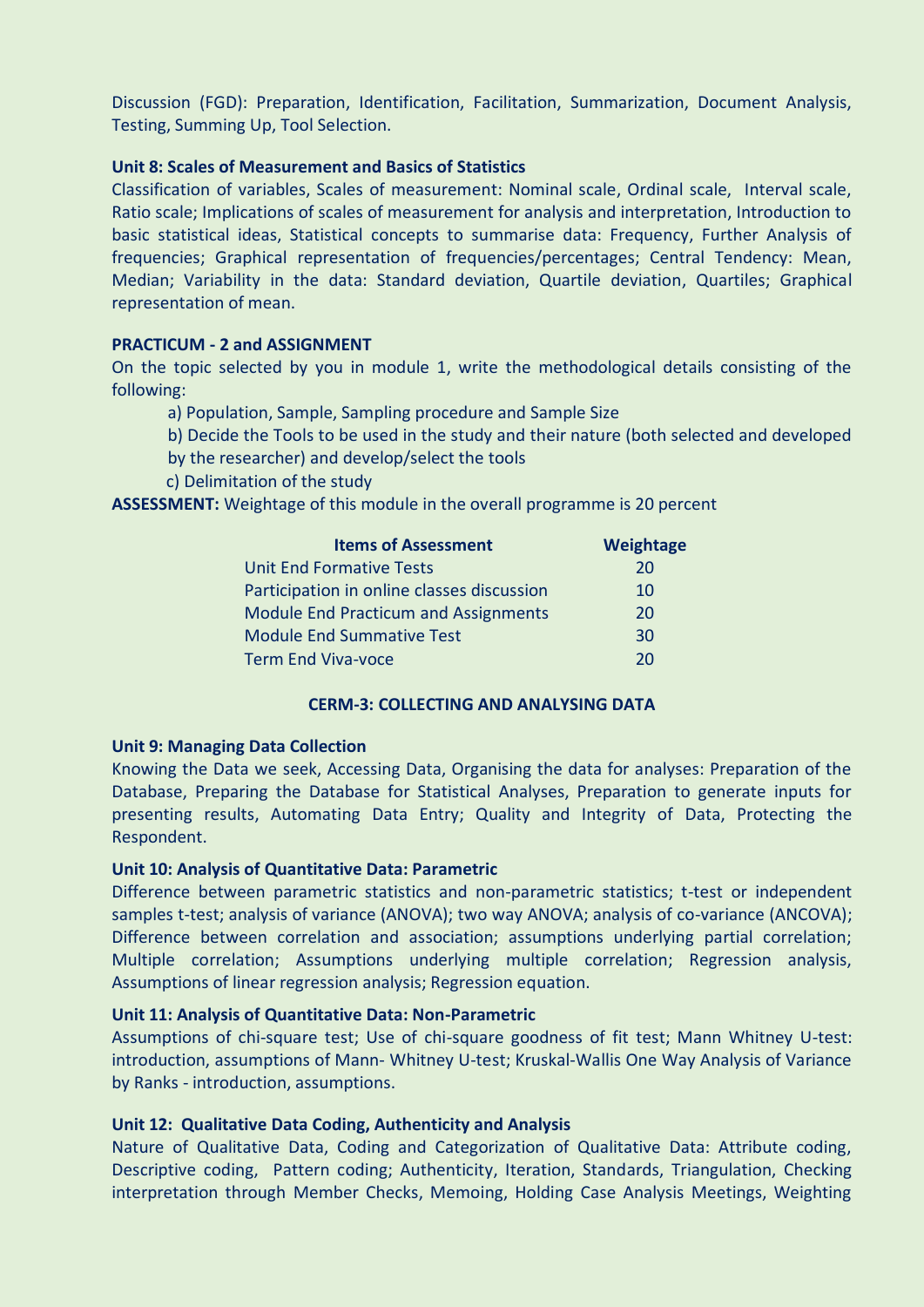Evidence, Checking out alternative explanations, Analyzing for negative cases, Examining the audit trail, Ethical Issues, Qualitative Data Analysis.

#### **PRACTICUM - 3 and ASSIGNMENT**

Administer the tools on a sample and perform statistical analysis using a software for quantitative data and perform coding and analysis of qualitative data

**ASSESSMENT:** Weightage of this module in the overall programme is 20 percent

| <b>Items of Assessment</b>                      | Weightage |
|-------------------------------------------------|-----------|
| <b>Unit End Formative Tests</b>                 | 20        |
| Participation in on-line classes and discussion | 10        |
| <b>Module End Practicum and Assignments</b>     | 20        |
| <b>Module End Summative Test</b>                | 30        |
| <b>Term End Viva-voce</b>                       | 20        |

#### **CERM-4: PROPOSAL AND REPORT WRITING**

#### **Unit 13: Writing a Research Proposal**

Purpose of research proposal, Components of a research proposal: Front matter, Introduction, Conceptual framework, Review of related literature, Background and Significance, Statement of the problem, Definition of key terms, Research Questions, Objectives and Hypotheses, Methodology, Plan of Action, Budgeting, Reference List.

#### **Unit 14: Ethics of Research**

Areas of ethical issues in Research, What are research misconduct?, Need for ethical requirements in research, Documented research misconduct: Plagiarism, Data fabrication/cooked data, Data misinterpretation - data manipulation (adding or deleting data), Incompetence and faulty analysis and interpretation of data, Protection of research participants to prevent information to be made public, Pressure on researchers, Ethical Issues: Informed consent, Harm, Privacy, Deception, Code of Ethics developed by American Educational Research Association (AERA), AERA Ethical Standards

#### **Unit 15: Writing a Quantitative Research Report**

Importance of Research Report, Structure of Research Report: Introduction, Methodology, Results, Discussion, Reporting Results and Interpretation of Data: Use text and visual aids properly, Interpretation of results, Use headings and sub-headings, Use language of reporting appropriately, Refer to figures correctly, Formatting and Style of Research Report: American Psychological Association (APA) Style, General Format, Language, Aptness, Citation, Writing qualitative research reports

#### **Unit 16: Writing a Journal Article**

The Nature of a Journal Article - *theoretical/conceptual, empirical* and *policy relevant;* The Contents of an Article and Writing it: Title, Authors, Key word list, Abstract; The body of the text – Introduction, Method, Results, Discussion and Conclusion; Acknowledgements, References. How Dissertations differ from Journal Articles; Bowen's seven rules for writing, submitting, and revising papers for publication; Typical manuscript review format; Tips for academic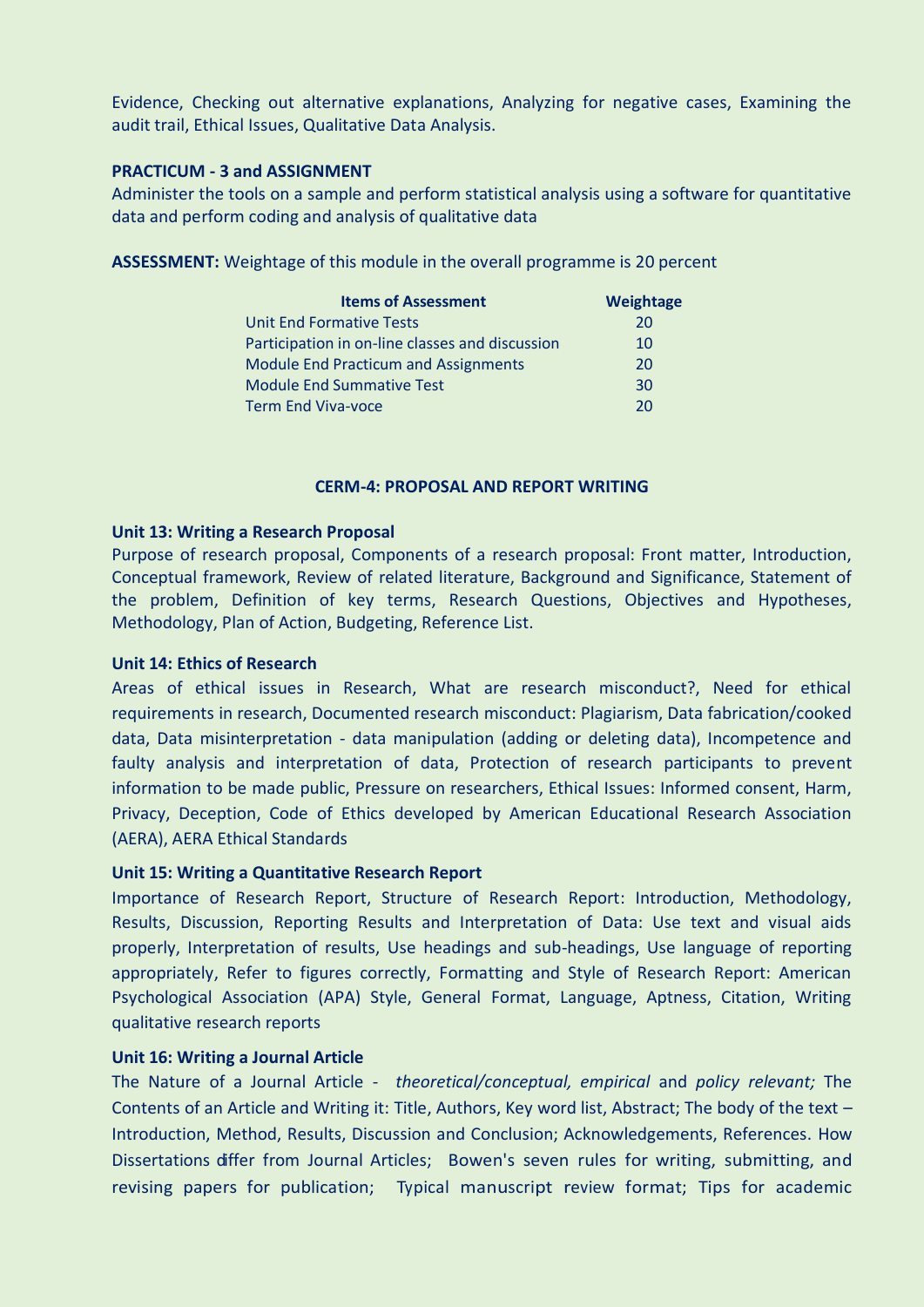publishing by Inquiries Journal; A typical author information from a journal; Reasons why a research article is rejected by journals.

### **PRACTICUM - 4 and ASSIGNMENT**

1) Prepare a research proposal on a research problem selected in the earlier practicum. You can use the format of the research project suggested by ERIC (NCERT), or UGC, or ICSSR.

2) Prepare an executive summary including implications based on the results obtained in the analysis performed in Practicum 3.

**ASSESSMENT:** Weightage of this module in the overall programme is 20 percent

| <b>Items of Assessment</b>                      | <b>Weightage</b> |
|-------------------------------------------------|------------------|
| <b>Unit End Formative Tests</b>                 | 20               |
| Participation in on-line classes and discussion | 10               |
| <b>Module End Practicum and Assignments</b>     | 20               |
| <b>Module End Summative Test</b>                | 30               |
| <b>Term End Viva-voce</b>                       | 20               |

### **CERM-5: PROJECT WORK ON PREPARING RESEARCH REPORT (4 credits)**

This module would take the candidates through the following activities which culminate into submission of a research report

- Selecting a research problem of one's own interest
- Undertaking a review of related literature
- Formulating objectives, research questions and hypotheses
- Deciding the method of research and Preparing a research desing
- Developing Instruments
- Selection of Sample
- Data collection and data analysis
- Preparing the research report
- Presentation of the findings of the research

**Note:** Course 5 pertaining to project work shall be completed within 6 months i.e. stipulated time of the Certificate programme. However, candidate may be allowed flexibility in submitting the project report to the maximum of 3 more months with prior approval of the programme coordinator.

## **SCHEME OF EVALUATION**

#### **Total Credits: 16 Credits**

Mode of evaluation will be as stipulated for each modular course and following modes will be employed for deciding the CGPA for the entire programme.

Unit End Formative Tests Participation in on-line classes and discussion Module End Practicum and Assignments Module End Summative Test Term End Viva-voce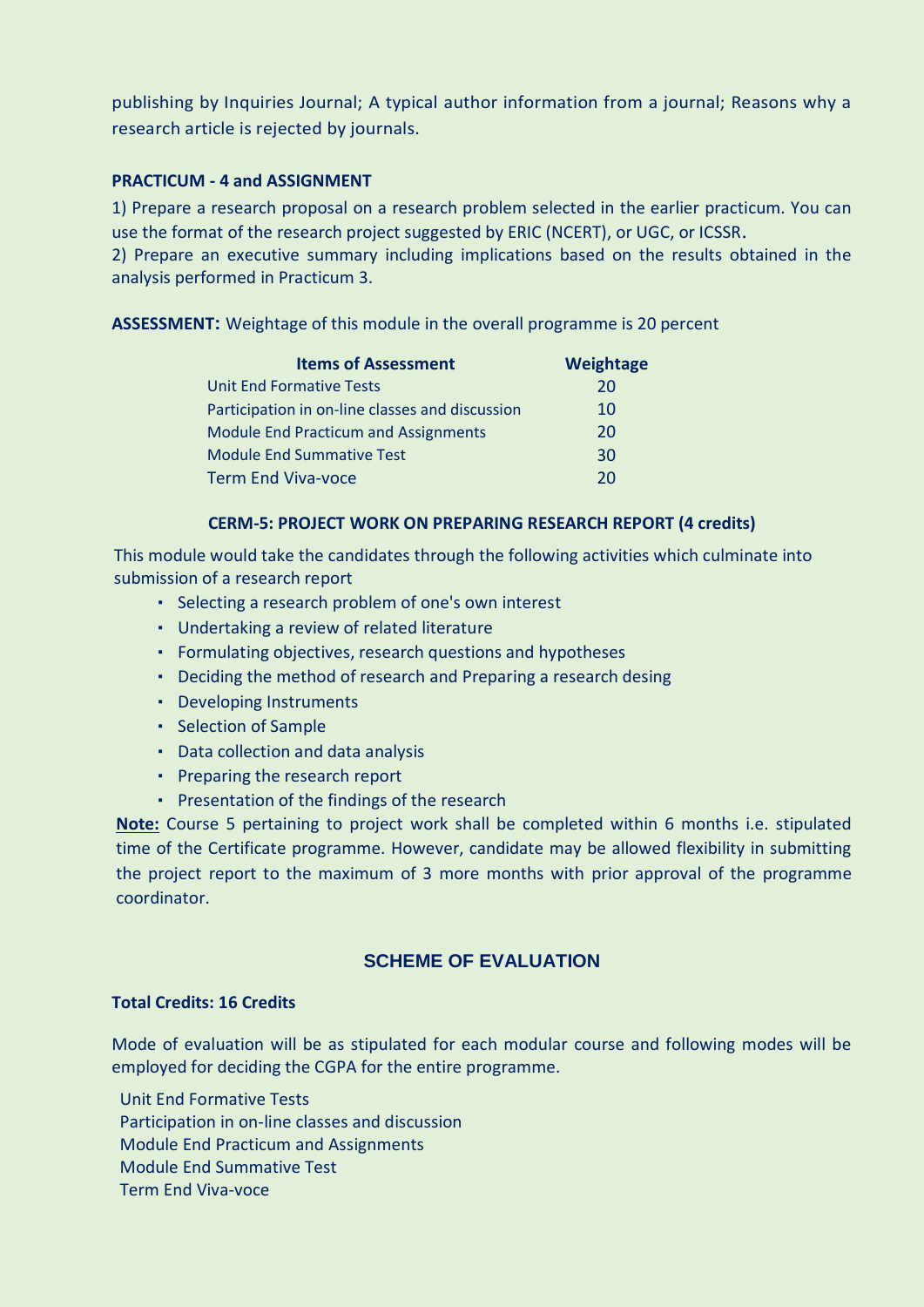Unit End Formative Tests Participation in on-line classes and discussion Each modular course shall have 20 percent weightage in deciding the final grade.

## **TRANSACTION METHODOLOGY**

The CERM is offered as an online programme with online contact programmes. The gap of time between the two contact programmes is meant for completing or undertaking assigned activities. A candidate who has enrolled for the CERM would be provided with an access to the learning material specially designed on all the units of the programme. The student has to complete the assigned activities under each of the units/modules as per instruction provided.

## **COURSE FEE**

IUCTE conducts professional development programmes on a no profit and no loss basis. The fees charged are to meet the expenses on transacting the course and evaluation. Each candidate will be charged Rs. 5000/- as course fee

### **HOW TO APPLY**

Download the Application Form from the IUCTE Website. Fill-in the requisite details in the downloaded form. Enclose a DD on the name of **"Principal, RIE"** payable at Mysore and send both in an envelope by surface mail to the postal address given below. Applicants may also send a scanned copy of the filled-in application and the DD to the mail id jucte@riemysore.ac.in to avoid any delay in receiving the surface mail.

## **CONTACT DETAILS**

**Prof. Yagnamurthy Sreekanth** *Chief-Coordinator*, IUCTE & *Principal*, RIE Mysuru Fax: +91821-2515665 E-mail: *[principal@riemysore.ac.in](mailto:principal@riemysore.ac.in)* **Prof. V. D. Bhat** *Consultant Professor*, IUCTE & *Coordinator*, CERM Phone: +919663168393 E-mail: *[bhatvd@gmail.com](mailto:bhatvd@gmail.com)*

**POSTAL ADDRESS:**

# **INTER-UNIVERSITY CENTRE FOR TEACHER EDUCATION REGIONAL INSTITUTE OF EDUCATION (NCERT) Manasagangothri Mysore - 570006 India**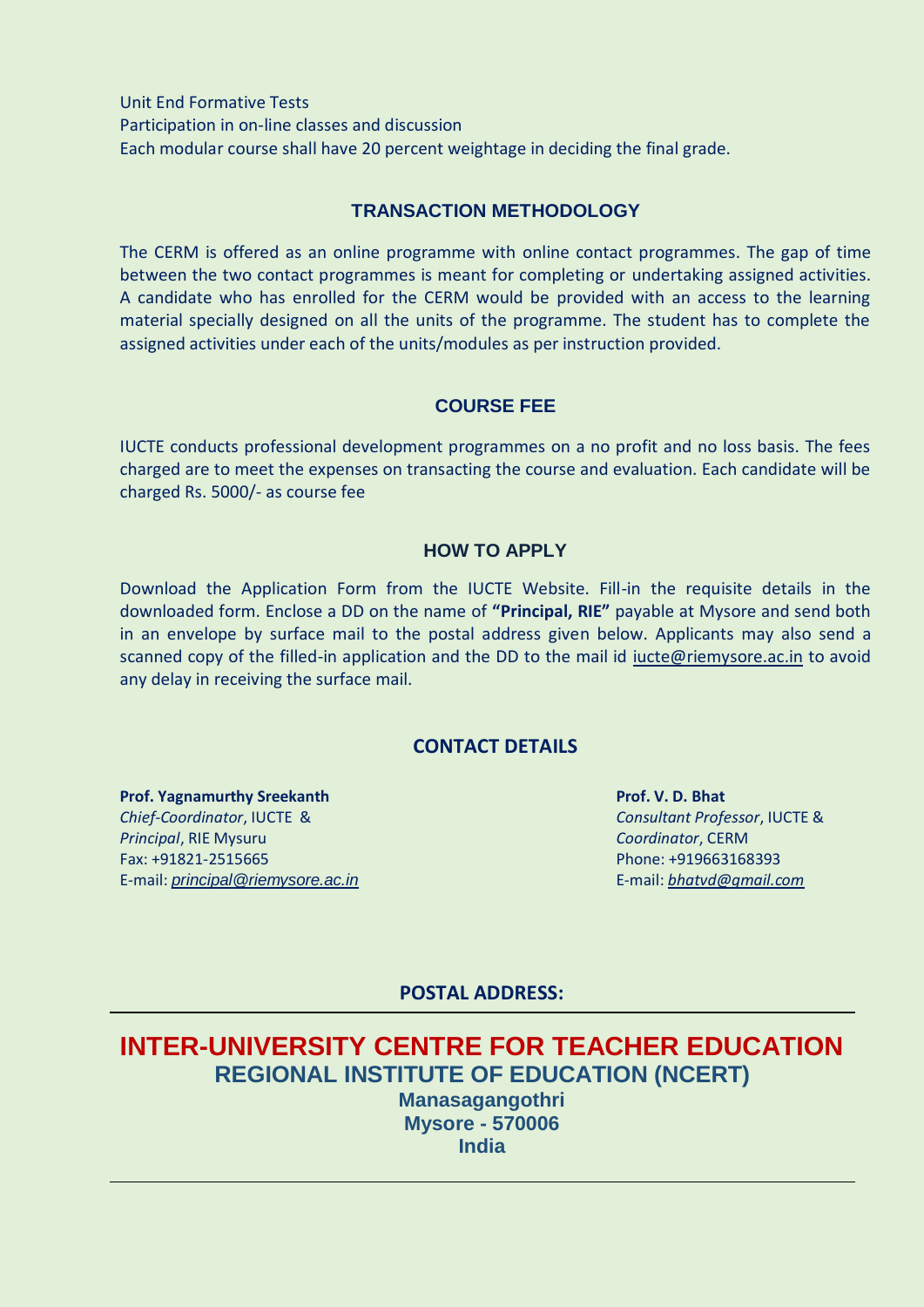- 1. Download and Print the Application form provided on the next page.
- 2. Fill-in the requisite details in the space provided
- 3. Attach a Demand Draft drawn in favour of "Principal, RIE" payable at Mysuru

for Rs. 5000/- only. Write "CERM" overleaf (backside of the draft)

4. Post the filled-in Application form to the postal address:

INTER-UNIVERSITY CENTRE FOR TEACHER EDUCATION REGIONAL INSTITUTE OF EDUCATION (NCERT) Manasagangothri Mysore – 570006 India

- 5. Scanned copy of the Application along with the copy of the DD be sent as Advance Copy of the Application to : *[principal@riemysore.ac.in](mailto:principal@riemysore.ac.in)*
- 6. Applications should reach the IUCTE on or before 12th November 2020
- 7. The List of Candidates enrolled for the programme along with register number will be placed on the IUCTE and RIE website
- 8. The Programme will commence from 15<sup>th</sup> November 2020
- 9. An Orientation programme of 5 days will be held from  $15 19$ <sup>th</sup> November

2020 and participants will be informed about the schedule.

10.The orientation will be fully online and compulsory. The link for the

programme will sent to the email id given in the application.